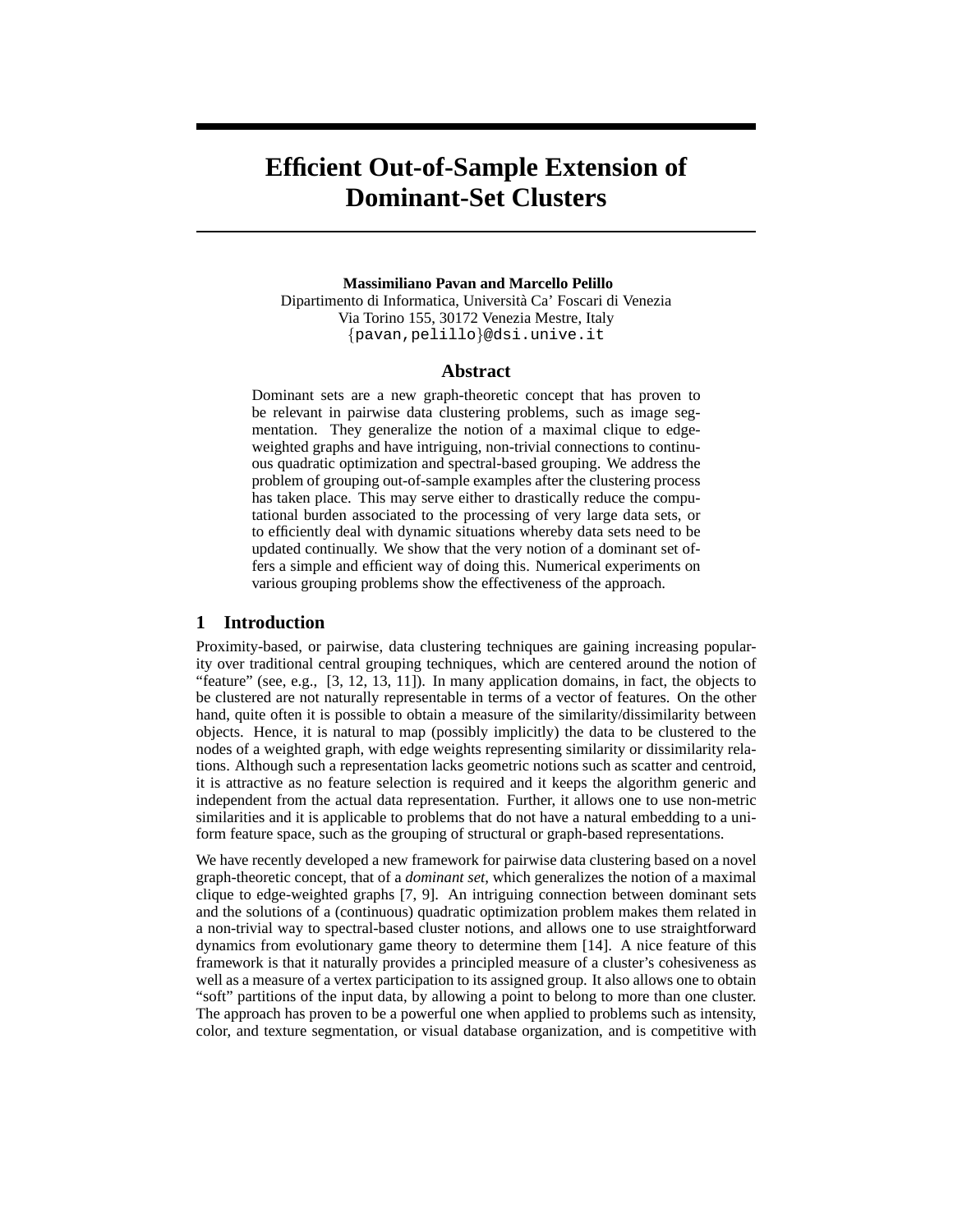spectral approaches such as normalized cut [7, 8, 9].

However, a typical problem associated to pairwise grouping algorithms in general, and hence to the dominant set framework in particular, is the scaling behavior with the number of data. On a dataset containing  $N$  examples, the number of potential comparisons scales with  $O(N^2)$ , thereby hindering their applicability to problems involving very large data sets, such as high-resolution imagery and spatio-temporal data. Moreover, in applications such as document classification or visual database organization, one is confronted with a dynamic environment which continually supplies the algorithm with newly produced data that have to be grouped. In such situations, the trivial approach of recomputing the complete cluster structure upon the arrival of any new item is clearly unfeasible.

Motivated by the previous arguments, in this paper we address the problem of efficiently assigning out-of-sample, unseen data to one or more previously determined clusters. This may serve either to substantially reduce the computational burden associated to the processing of very large (though static) data sets, by extrapolating the complete grouping solution from a small number of samples, or to deal with dynamic situations whereby data sets need to be updated continually. There is no straightforward way of accomplishing this within the pairwise grouping paradigm, short of recomputing the complete cluster structure. Recent sophisticated attempts to deal with this problem use optimal embeddings [11] and the Nyström method  $[1, 2]$ . By contrast, we shall see that the very notion of a dominant set, thanks to its clear combinatorial properties, offers a simple and efficient solution to this problem. The basic idea consists of computing, for any new example, a quantity which measures the degree of cluster membership, and we provide simple approximations which allow us to do this in linear time and space, with respect to the cluster size. Our classification schema inherits the main features of the dominant set formulation, i.e., the ability of yielding a soft classification of the input data and of providing principled measures for cluster membership and cohesiveness.

Numerical experiments show that the strategy of first grouping a small number of data items and then classifying the out-of-sample instances using our prediction rule is clearly successful as we are able to obtain essentially the same results as the dense problem in much less time. We also present results on high-resolution image segmentation problems, a task where the dominant set framework would otherwise be computationally impractical.

## **2 Dominant Sets and Their Continuous Characterization**

We represent the data to be clustered as an undirected edge-weighted (*similarity*) graph with no self-loops  $G = (V, E, w)$ , where  $V = \{1, \ldots, n\}$  is the vertex set,  $E \subseteq V \times$ V is the edge set, and  $w : E \to \mathbb{R}_+^*$  is the (positive) weight function. Vertices in G correspond to data points, edges represent neighborhood relationships, and edge-weights reflect similarity between pairs of linked vertices. As customary, we represent the graph G with the corresponding weighted adjacency (or similarity) matrix, which is the  $n \times n$ nonnegative, symmetric matrix  $A = (a_{ij})$  defined as:

$$
a_{ij} = \begin{cases} w(i,j) , & \text{if } (i,j) \in E \\ 0 , & \text{otherwise} . \end{cases}
$$

Let  $S \subseteq V$  be a non-empty subset of vertices and  $i \in V$ . The *(average) weighted degree* of  $i$  w.r.t.  $S$  is defined as:

$$
\operatorname{awdeg}_S(i) = \frac{1}{|S|} \sum_{j \in S} a_{ij} \tag{1}
$$

where |S| denotes the cardinality of S. Moreover, if  $j \notin S$  we define  $\phi_S(i,j) = a_{ij}$  − awdeg<sub>*S*</sub> (i) which is a measure of the similarity between nodes j and i, with respect to the average similarity between node  $i$  and its neighbors in  $S$ .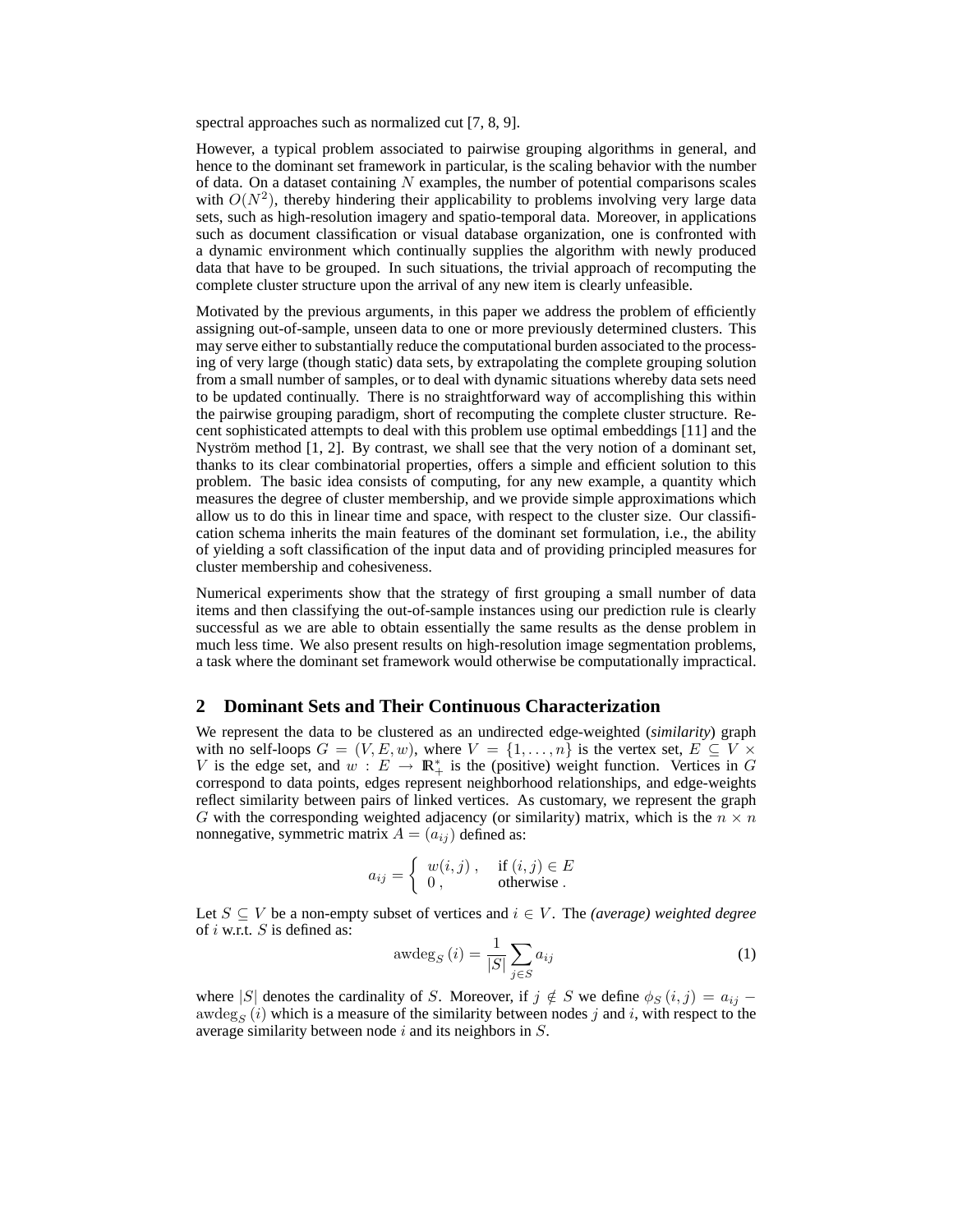

Figure 1: An example edge-weighted graph. Note that  $w_{\{1,2,3,4\}}(1) < 0$  and this reflects the fact that vertex 1 is loosely coupled to vertices 2, 3 and 4. Conversely,  $w_{\{5,6,7,8\}}(5) > 0$  and this reflects the fact that vertex 5 is tightly coupled with vertices 6, 7, and 8.

Let  $S \subseteq V$  be a non-empty subset of vertices and  $i \in S$ . The *weight* of i w.r.t. S is

$$
\mathbf{w}_{S}\left(i\right) = \begin{cases} 1, & \text{if } |S| = 1\\ \sum_{j \in S \setminus \{i\}} \phi_{S \setminus \{i\}}\left(j, i\right) \mathbf{w}_{S \setminus \{i\}}\left(j\right), & \text{otherwise} \end{cases} \tag{2}
$$

while the *total weight* of S is defined as:

$$
W(S) = \sum_{i \in S} w_S(i).
$$
 (3)

Intuitively,  $w_S(i)$  gives us a measure of the overall similarity between vertex i and the vertices of  $S \setminus \{i\}$  with respect to the overall similarity among the vertices in  $S \setminus \{i\}$ , with positive values indicating high internal coherency (see Fig. 1).

A non-empty subset of vertices  $S \subseteq V$  such that  $W(T) > 0$  for any non-empty  $T \subseteq S$ , is said to be *dominant* if:

\n- 1. 
$$
w_S(i) > 0
$$
, for all  $i \in S$
\n- 2.  $w_{S \cup \{i\}}(i) < 0$ , for all  $i \notin S$ .
\n

The two previous conditions correspond to the two main properties of a cluster: the first regards internal homogeneity, whereas the second regards external inhomogeneity. The above definition represents our formalization of the concept of a cluster in an edgeweighted graph.

Now, consider the following quadratic program, which is a generalization of the so-called Motzkin-Straus program [5] (here and in the sequel a dot denotes the standard scalar product between vectors):

maximize 
$$
f(\mathbf{x}) = \mathbf{x} \cdot A\mathbf{x}
$$
  
subject to  $\mathbf{x} \in \Delta_n$  (4)

where

$$
\Delta_n = \{ \mathbf{x} \in \mathbb{R}^n : x_i \ge 0 \text{ for all } i \in V \text{ and } \mathbf{e} \cdot \mathbf{x} = 1 \}
$$

is the standard simplex of IR*<sup>n</sup>*, and **e** is a vector of appropriate length consisting of unit entries (hence  $\mathbf{e} \cdot \mathbf{x} = \sum_i x_i$ ). The *support* of a vector  $\mathbf{x} \in \Delta_n$  is defined as the set of indices corresponding to its positive components, that is  $\sigma(\mathbf{x}) = \{i \in V : x_i > 0\}$ . The following theorem, proved in [7], establishes an intriguing connection between dominant sets and local solutions of program (4).

**Theorem 1** *If* S *is a dominant subset of vertices, then its (weighted) characteristics vector*  $\mathbf{x}^S$ *, which is the vector of*  $\Delta_n$  *defined as* 

$$
x_i^S = \begin{cases} \frac{\mathbf{w}_S(i)}{\mathbf{W}(S)}, & \text{if } i \in S \\ 0, & \text{otherwise} \end{cases}
$$
 (5)

*is a strict local solution of program (4). Conversely, if* **x** *is a strict local solution of program* (4) then its support  $S = \sigma(\mathbf{x})$  *is a dominant set, provided that*  $w_{S \cup \{i\}}(i) \neq 0$  *for all*  $i \notin S$ .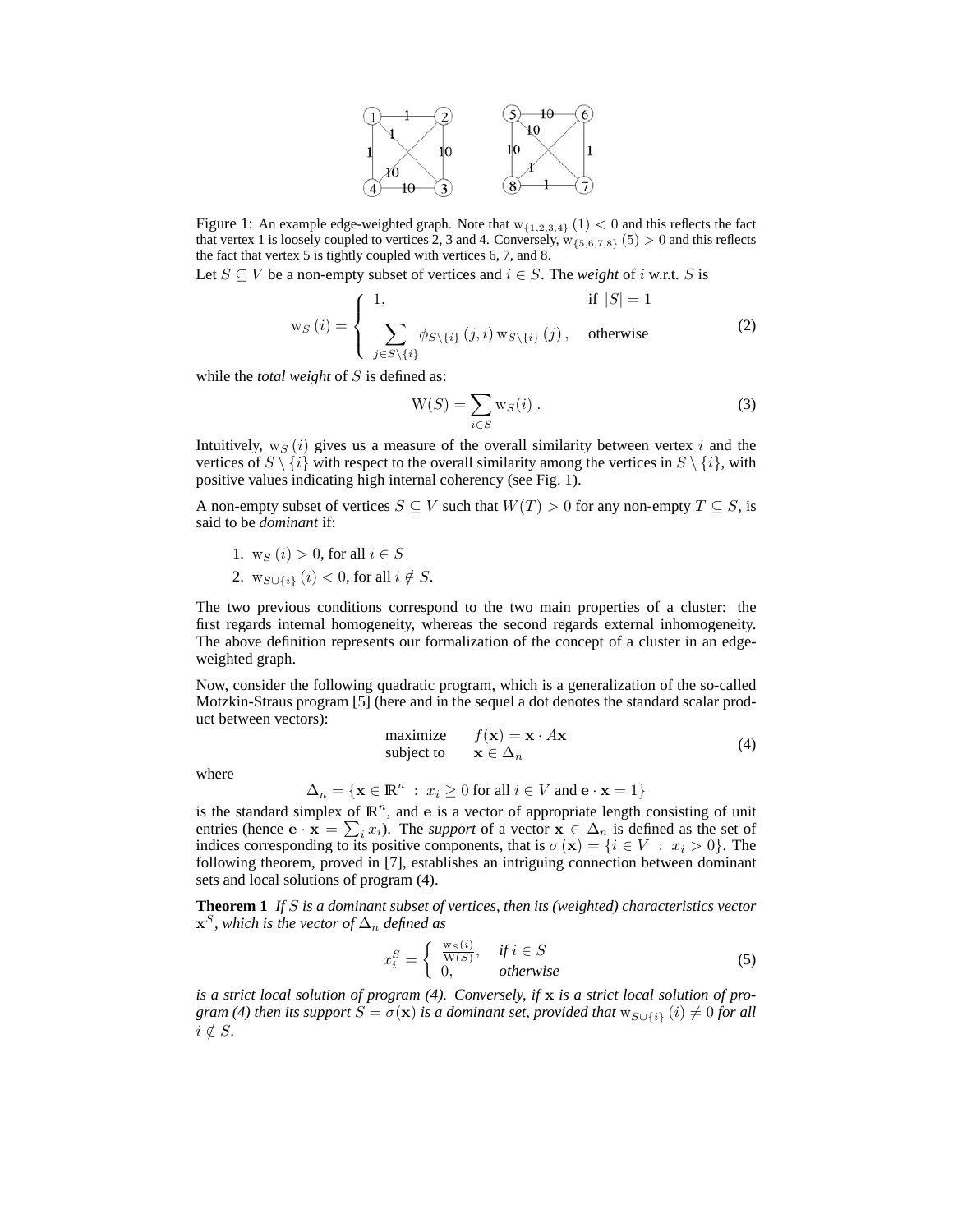The condition that  $w_{S\cup\{i\}}(i) \neq 0$  for all  $i \notin S = \sigma(\mathbf{x})$  is a technicality due to the presence of "spurious" solutions in (4) which is, at any rate, a non-generic situation.

By virtue of this result, we can find a dominant set by localizing a local solution of program (4) with an appropriate continuous optimization technique, such as replicator dynamics from evolutionary game theory [14], and then picking up its support. Note that the components of the weighted characteristic vectors give us a natural measure of the participation of the corresponding vertices in the cluster, whereas the value of the objective function measures the cohesiveness of the class. In order to get a partition of the input data into coherent groups, a simple approach is to iteratively finding a dominant set and then removing it from the graph, until all vertices have been grouped (see [9] for a hierarchical extension of this framework). On the other hand, by finding all dominant sets, i.e., local solutions of (4), of the original graph, one can obtain a "soft" partition of the dataset, whereby clusters are allowed to overlap. Finally, note that spectral clustering approaches such as, e.g., [10, 12, 13] lead to similar, though intrinsically different, optimization problems.

## **3 Predicting Cluster Membership for Out-of-Sample Data**

Suppose we are given a set V of n unlabeled items and let  $G = (V, E, w)$  denote the corresponding similarity graph. After determining the dominant sets (i.e., the clusters) for these original data, we are next supplied with a set  $V'$  of k new data items, together with all  $kn$  pairwise affinities between the old and the new data, and are asked to assign each of them to one or possibly more previously determined clusters. We shall denote by  $\hat{G} = (\hat{V}, \hat{E}, \hat{w})$ , with  $\hat{V} = V \cup V'$ , the similarity graph built upon all the  $n + k$  data. Note that in our approach we do not need the  $\binom{k}{2}$  affinities between the new points, which is a nice feature as in most applications  $k$  is typically very large. Technically,  $\hat{G}$  is a *supergraph* of G, namely a graph having  $V \subseteq \hat{V}$ ,  $E \subseteq \hat{E}$  and  $w(i, j) = \hat{w}(i, j)$  for all  $(i, j) \in E$ .

Let  $S \subseteq V$  be a subset of vertices which is dominant in the original graph G and let  $i \in \hat{V} \setminus V$  a new data point. As pointed out in the previous section, the sign of w<sub>S∪{*i*}</sub> (*i*) provides an indication as to whether  $i$  is tightly or loosely coupled with the vertices in  $S$ (the condition  $w_{S\cup\{i\}}(i)=0$  corresponds to a non-generic boundary situation that does not arise in practice and will therefore be ignored).<sup>1</sup> Accordingly, it is natural to propose the following rule for predicting cluster membership of unseen data:

if 
$$
w_{S \cup \{i\}}(i) > 0
$$
, then assign vertex *i* to cluster *S*. (6)

Note that, according to this rule, the same point can be assigned to more than one class, thereby yielding a soft partition of the input data. To get a hard partition one can use the cluster membership approximation measures we shall discuss below. Note that it may also happen for some instance i that no cluster  $S$  satisfies rule (6), in which case the point gets unclassified (or assigned to an "outlier" group). This should be interpreted as an indication that either the point is too noisy or that the cluster formation process was inaccurate. In our experience, however, this situation arises rarely.

A potential problem with the previous rule is its computational complexity. In fact, a direct application of formula (2) to compute  $w_{S\cup\{i\}}(i)$  is clearly infeasible due to its recursive nature. On the other hand, using a characterization given in [7, Lemma 1] would also be expensive since it would involve the computation of a determinant. The next result allows us to compute the sign of  $w_{S\cup\{i\}}(i)$  in linear time and space, with respect to the size of S.

**Proposition 1** Let  $G = (V, E, w)$  be an edge-weighted (similarity) graph,  $A = (a_{ij})$  its *weighted adjacency matrix, and* S ⊆ V *a dominant set of* G *with characteristic vector*

<sup>&</sup>lt;sup>1</sup>Observe that  $w_S(i)$  depends only on the the weights on the edges of the subgraph induced by *S*. Hence, no ambiguity arises as to whether  $w_S(i)$  is computed on *G* or on  $\tilde{G}$ .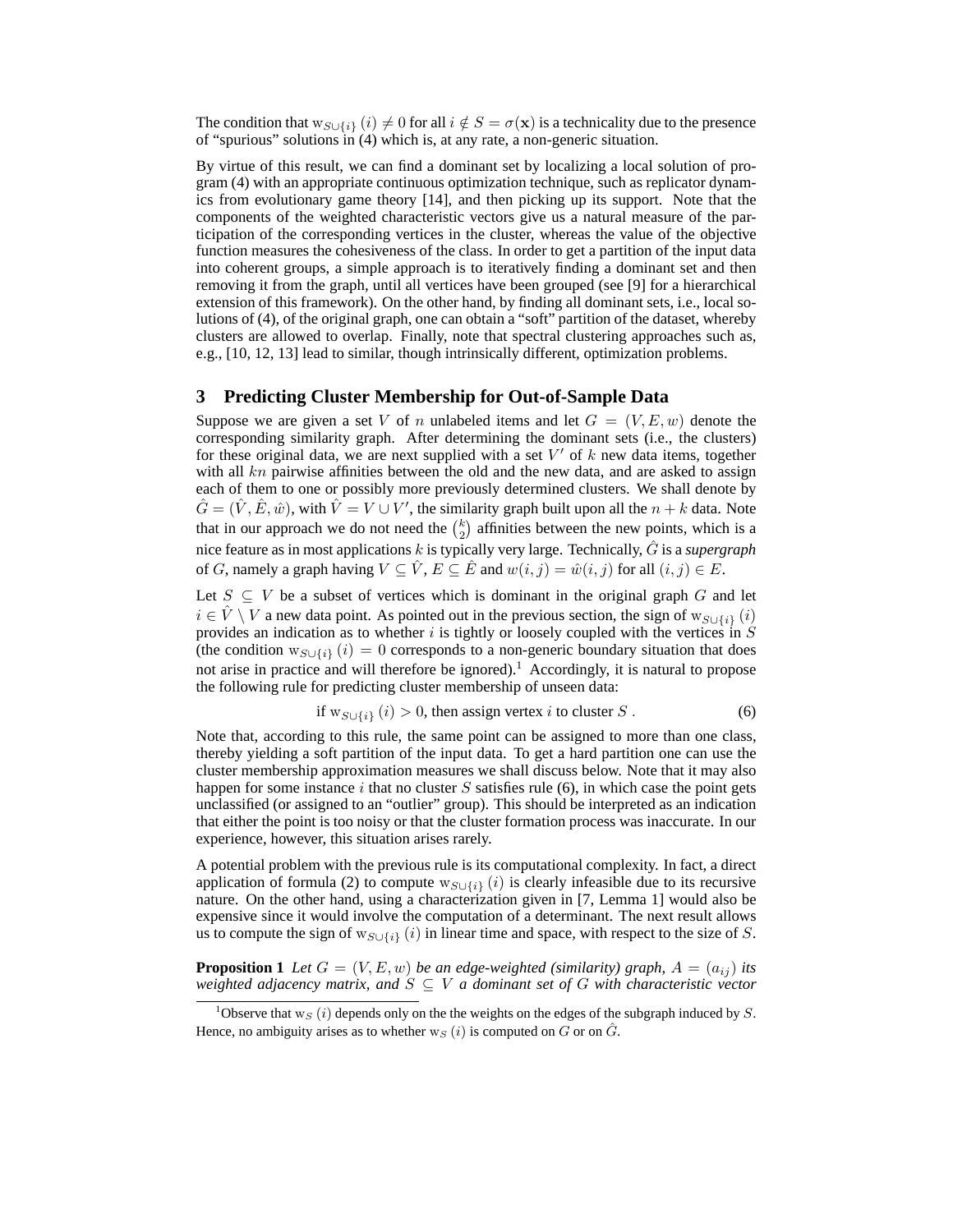$\mathbf{x}^S$ *. Let*  $\hat{G} = (\hat{V}, \hat{E}, \hat{w})$  *be a supergraph of G with weighted adjacency matrix*  $\hat{A} = (\hat{a}_{ij})$ *. Then, for all*  $i \in \hat{V} \setminus V$ *, we have:* 

$$
\mathbf{w}_{S \cup \{i\}}(i) > 0 \quad \Leftrightarrow \quad \sum_{h \in S} \hat{a}_{hi} x_h^S > f(\mathbf{x}^S) \tag{7}
$$

*Proof.* From Theorem 1,  $x^S$  is a strict local solution of program (4) and hence it satisfies the Karush-Kuhn-Tucker (KKT) equality conditions, i.e., the first-order necessary equality conditions for local optimality [4]. Now, let  $\hat{n} = |\hat{V}|$  be the cardinality of  $\hat{V}$  and let  $\hat{\mathbf{x}}^S$  be the ( $\hat{n}$ -dimensional) characteristic vector of S in  $\hat{G}$ , which is obtained by padding  $\mathbf{x}^S$  with zeros. It is immediate to see that  $\hat{\mathbf{x}}^S$  satisfies the KKT equality conditions for the problem of maximizing  $\hat{f}(\hat{x}) = \hat{x} \cdot \hat{A}\hat{x}$ , subject to  $\hat{x} \in \Delta_{\hat{n}}$ . Hence, from Lemma 2 of [7] we have for all  $i \in \hat{V} \setminus V$ :

$$
\frac{w_{S \cup \{i\}}(i)}{W(S)} = \sum_{h \in S} (\hat{a}_{hi} - a_{hj}) x_h^S
$$
 (8)

for any  $j \in S$ . Now, recall that the KKT of  $\sum$  $j \in S$ . Now, recall that the KKT equality conditions for program (4) imply  $h \in S$   $a_{hj}$  $x_h^S$  =  $\mathbf{x}^S \cdot A\mathbf{x}^S = f(\mathbf{x}^S)$  for any  $j \in S$  [7]. Hence, the proposition follows from the fact that, being S dominant,  $W(S)$  is positive.

Given an out-of-sample vertex i and a class  $S$  such that rule (6) holds, we now provide an approximation of the degree of participation of i in  $S \cup \{i\}$  which, as pointed out in the previous section, is given by the ratio between  $w_{S\cup\{i\}}(i)$  and  $W(S\cup\{i\})$ . This can be used, for example, to get a hard partition of the input data when an instance happens to be assigned to more than one class. By equation (8), we have:

$$
\frac{\mathbf{w}_{S\cup\{i\}}(i)}{\mathbf{W}(S\cup\{i\})} = \sum_{h\in S} (\hat{a}_{hi} - a_{hj}) x_h^S \frac{\mathbf{W}(S)}{\mathbf{W}(S\cup\{i\})}
$$

for any  $j \in S$ . Since computing the exact value of the ratio  $W(S)/W(S \cup \{i\})$  would be computationally expensive, we now provide simple approximation formulas. Since S is dominant, it is reasonable to assume that all weights within it are close to each other. Hence, we approximate  $S$  with a clique having constant weight  $a$ , and impose that it has the same cohesiveness value  $f(\mathbf{x}^S) = \mathbf{x}^S \cdot A \mathbf{x}^S$  as the original dominant set. After some algebra, we get

$$
a = \frac{|S|}{|S| - 1} f(\mathbf{x}^S)
$$

which yields  $W(S) \approx |S|a^{|S|-1}$ . Approximating  $W(S \cup \{i\})$  with  $|S+1|a^{|S|}$  in a similar way, we get:

$$
\frac{W(S)}{W(S \cup \{i\})} \approx \frac{|S|a^{|S|-1}}{|S+1|a^{|S|}} = \frac{1}{f(\mathbf{x}^S)} \frac{|S|-1}{|S|+1}
$$

which finally yields:

$$
\frac{\mathbf{w}_{S \cup \{i\}}(i)}{\mathbf{W}(S \cup \{i\})} \approx \frac{|S| - 1}{|S| + 1} \left( \frac{\sum_{h \in S} \hat{a}_{hi} x_h^S}{f(\mathbf{x}^S)} - 1 \right) . \tag{9}
$$

Using the above formula one can easily get, by normalization, an approximation of the characteristic vector  $\mathbf{x}^{\hat{S}} \in \Delta_{n+k}$  of  $\hat{S}$ , the extension of cluster S obtained applying rule (6):  $\hat{S} = S \cup \{i \in \hat{V} \setminus V : w_{S \cup \{i\}}(i) > 0\}.$ 

With an approximation of  $x^{\hat{S}}$  at hand, it is also easy to compute an approximation of the cohesiveness of the new cluster  $\hat{S}$ , i.e.,  $\mathbf{x}^{\hat{S}} \cdot \hat{A} \mathbf{x}^{\hat{S}}$ . Indeed, assuming that  $\hat{S}$  is dominant in  $\hat{G}$ , and recalling the KKT equality conditions for program (4) [7], we get  $(\hat{A}x^{\hat{S}})_i = x^{\hat{S}} \cdot \hat{A}x^{\hat{S}}$ for all  $i \in \hat{S}$ . It is therefore natural to approximate the cohesiveness of  $\hat{S}$  as a weighted average of the  $(\hat{A} \mathbf{x}^{\hat{S}})_{i}$ 's.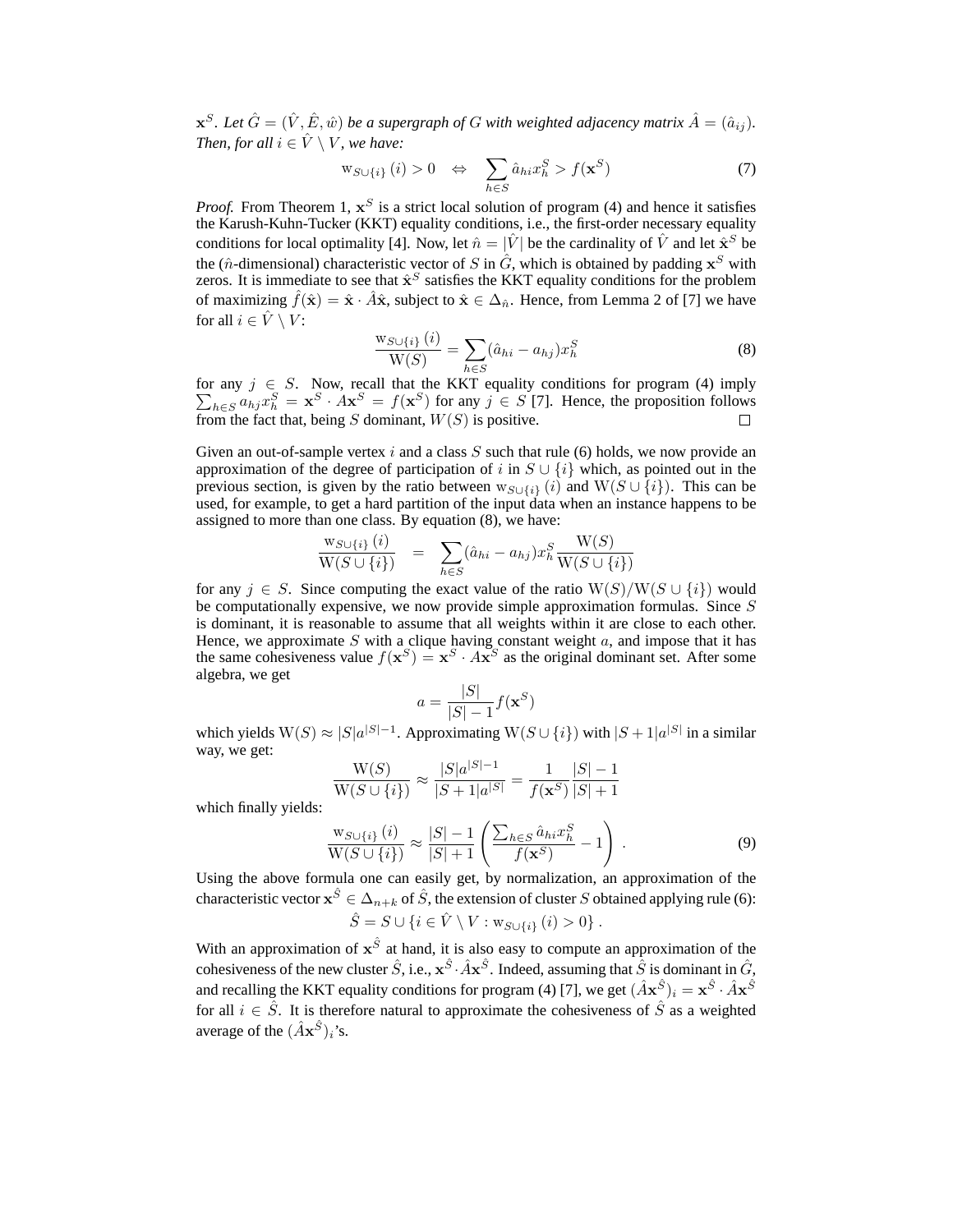

Figure 2: Evaluating the quality of our approximations on a 150-point cluster. Average distance between approximated and actual cluster membership (left) and cohesiveness (middle) as a function of sampling rate. Right: average CPU time as a function of sampling rate.

## **4 Experimental Results**

In an attempt to evaluate how the approximations given at the end of the previous section actually compare to the solutions obtained on the dense problem, we conducted the following preliminary experiment. We generated 150 points on the plane so as to form a dominant set (we used a standard Gaussian kernel to obtain similarities), and extracted random samples with increasing sampling rate, ranging from 1/15 to 1. For each sampling rate 100 trials were made, for each of which we computed the Euclidean distance between the approximated and the actual characteristic vector (i.e., cluster membership), as well as the distance between the approximated and the actual cluster cohesiveness (that is, the value of the objective function  $f$ ). Fig. 2 shows the average results obtained. As can be seen, our approximations work remarkably well: with a sampling rate less than 10 % the distance between the characteristic vectors is around 0.02 and this distance decreases linearly towards zero. As for the objective function, the results are even more impressive as the distance from the exact value (i.e., 0.989) rapidly goes to zero starting from 0.00025, at less than 10% rate. Also, note how the CPU time increases linearly as the sampling rate approaches 100%.

Next, we tested our algorithm over the Johns Hopkins University ionosphere database<sup>2</sup> which contains 351 labeled instances from two different classes. As in the previous experiment, similarities were computed using a Gaussian kernel. Our goal was to test how the solutions obtained on the sampled graph compare with those of the original, dense problem and to study how the performance of the algorithm scales w.r.t. the sampling rate. As before, we used sampling rates from 1/15 to 1, and for each such value 100 random samples were extracted. After the grouping process, the out-of-sample instances were assigned to one of the two classes found using rule (6). Then, for each example in the dataset a "success" was recorded whenever the actual class label of the instance coincided with the majority label of its assigned class. Fig. 3 shows the average results obtained. At around 40% rate the algorithm was already able to obtain a classification accuracy of about 73.4%, which is even slightly higher that the one obtained on the dense (100% rate) problem, which is 72.7%. Note that, as in the previous experiment, the algorithm appears to be robust with respect to the choice of the sample data. For the sake of comparison we also ran normalized cut on the *whole* dataset, and it yielded a classification rate of 72.4%.

Finally, we applied our algorithm to the segmentation of brightness images. The image to be segmented is represented as a graph where vertices correspond to pixels and edgeweights reflect the "similarity" between vertex pairs. As customary, we defined a similarity measure between pixels based on brightness proximity. Specifically, following [7], similarity between pixels i and j was measured by  $w(i, j) = \exp((I(i) - I(j))^2/\sigma^2)$  where  $\sigma$  is a positive real number which affects the decreasing rate of w, and  $I(i)$  is defined as the (normalized) intensity value at node  $i$ . After drawing a set of pixels at random with sampling rate  $p = 0.005$ , we iteratively found a dominant set in the sampled graph using replicator dynamics [7, 14], we removed it from the graph. and we then employed rule (6)

<sup>2</sup> http://www.ics.uci.edu/∼mlearn/MLSummary.html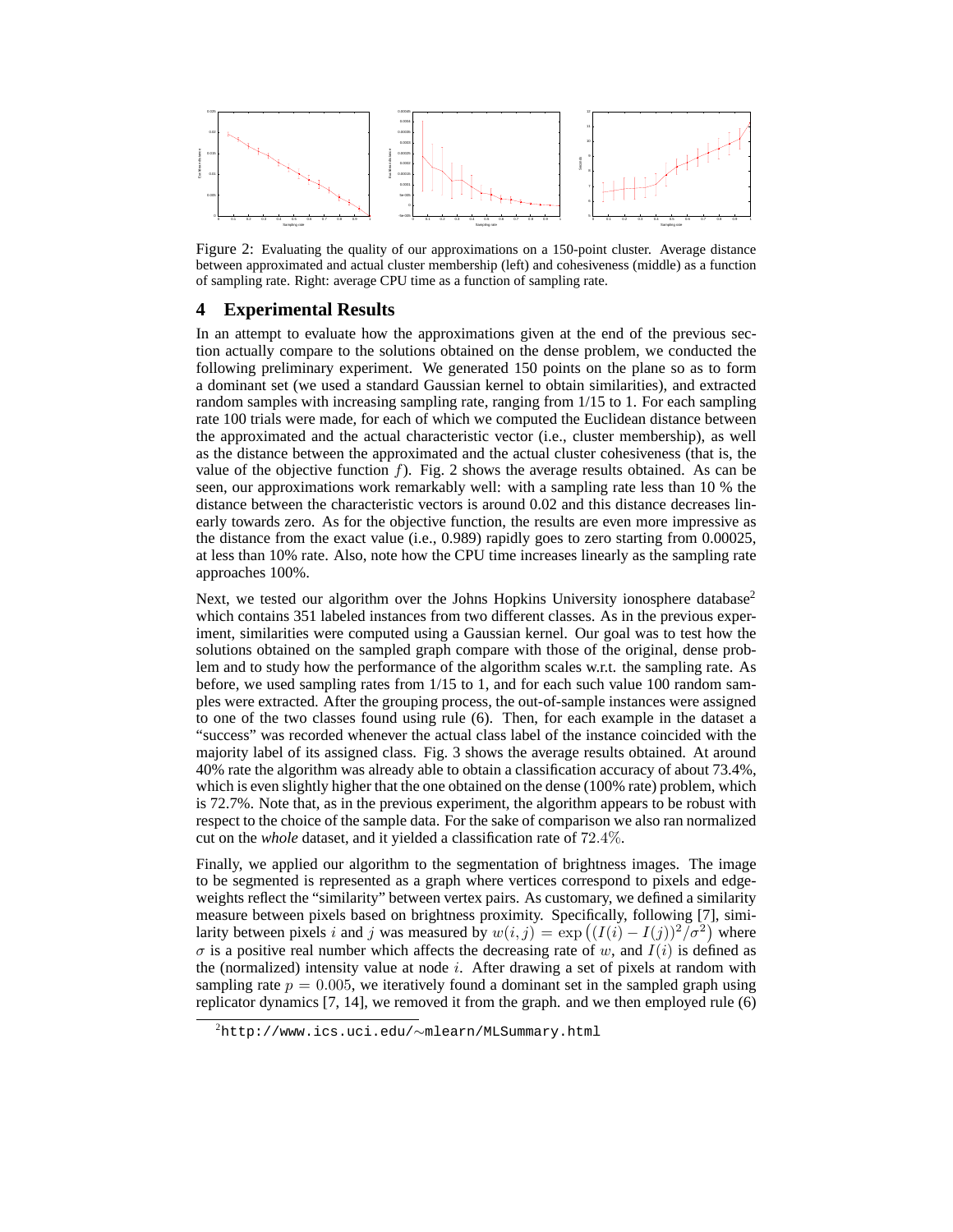

Figure 3: Results on the ionosphere database. Average classification rate (left) and CPU time (right) as a function of sampling rate.



Figure 4: Segmentation results on a  $115 \times 97$  weather radar image. From left to right: original image, the two regions found on the sampled image (sampling rate  $= 0.5\%$ ), and the two regions obtained on the whole image (sampling rate  $= 100\%$ ).

to extend it with out-of-sample pixels.

Figure 4 shows the results obtained on a  $115 \times 97$  weather radar image, used in [13, 7] as an instance whereby edge-detection-based segmentation would perform poorly. Here, and in the following experiment, the major components of the segmentations are drawn on a blue background. The leftmost cluster is the one obtained after the first iteration of the algorithm, and successive clusters are shown left to right. Note how the segmentation obtained over the sparse image, sampled at 0.5% rate, is almost identical to that obtained over the whole image. In both cases, the algorithms correctly discovered a background and a foreground region. The approximation algorithm took a couple of seconds to return the segmentation, i.e., 15 times faster than the one run over the entire image. Note that our results are better than those obtained with normalized cut, as the latter provides an over-segmented solution (see [13]).

Fig. 5 shows results on two  $481 \times 321$  images taken from the Berkeley database.<sup>3</sup> On these images the sampling process produced a sample with no more than 1000 pixels, and our current MATLAB implementation took only a few seconds to return a solution. Running the grouping algorithm on the whole images (which contain more than 150, 000 pixels) would simply be unfeasible. In both cases, our approximation algorithm partitioned the images into meaningful and clean components. We also ran normalized cut on these images (using the same sample rate of 0.5%) and the results, obtained after a long tuning process, confirm its well-known inherent tendency to over-segment the data (see Fig. 5).

# **5 Conclusions**

We have provided a simple and efficient extension to the dominant-set clustering framework to deal with the grouping of out-of-sample data. This makes the approach applicable to very large grouping problems, such as high-resolution image segmentation, where it would otherwise be impractical. Experiments show that the solutions extrapolated from the sparse data are comparable with those of the dense problem, which in turn compare favorably with spectral solutions such as normalized cut's, and are obtained in much less time.

<sup>3</sup> http://www.cs.berkeley.edu/projects/vision/grouping/segbench